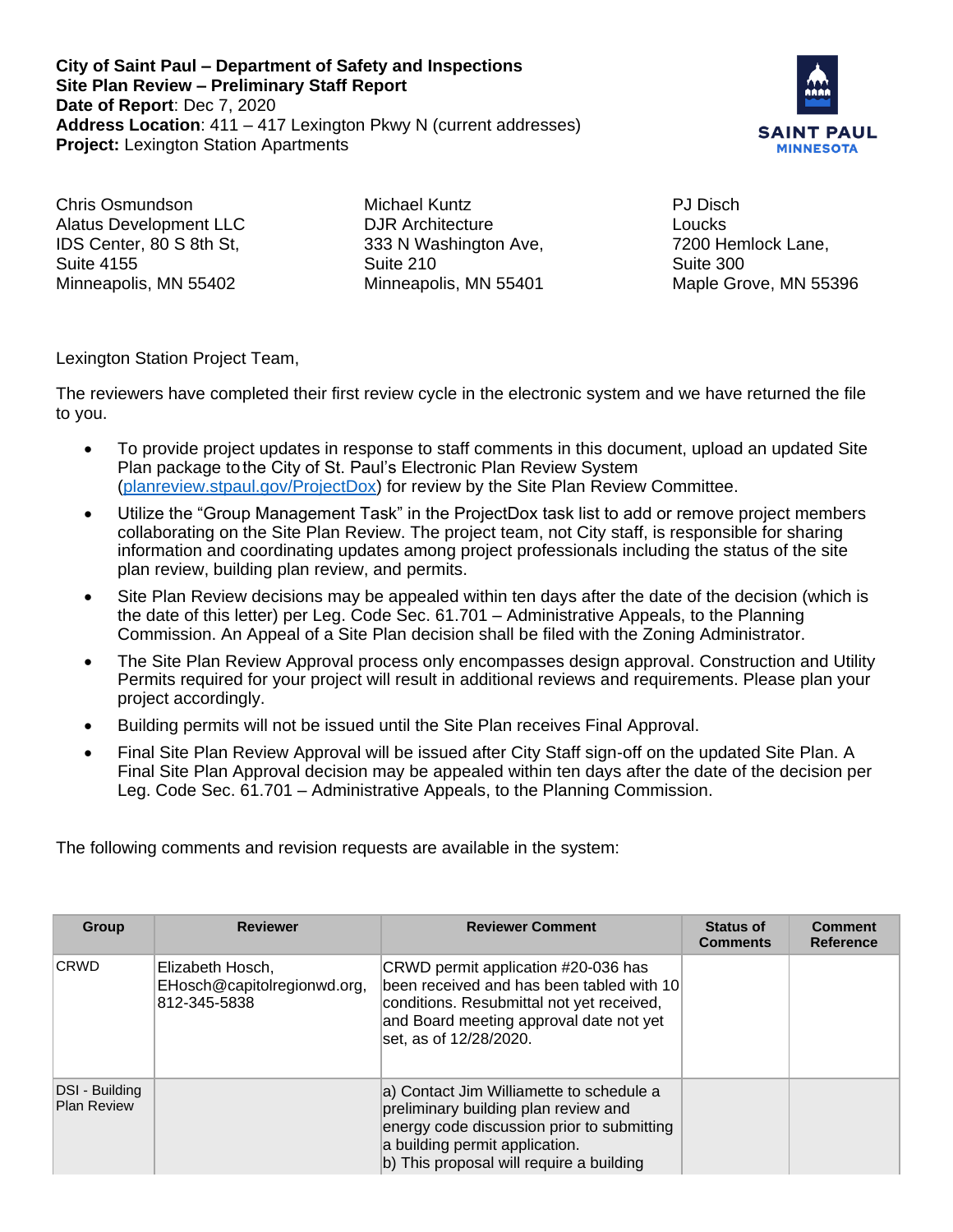| permit to proceed. The building permit is<br>issued only after all necessary city staff<br>have approved and signed off on the |             |
|--------------------------------------------------------------------------------------------------------------------------------|-------------|
| proposed design. In addition to the                                                                                            |             |
| building permit, separate permits are                                                                                          |             |
| required for any plumbing, electrical and<br>mechanical work,                                                                  |             |
| elevator installation and any fire sprinkler                                                                                   |             |
| modifications. These permits must be                                                                                           |             |
| obtained, and the work performed by city                                                                                       |             |
| licensed contractors in each of the                                                                                            |             |
| respective trades.<br>c) One PDF and two sets of complete                                                                      |             |
| construction documents stamped by public                                                                                       |             |
| works must be                                                                                                                  |             |
| submitted with the building permit                                                                                             |             |
| application to the DSI Main Office/ Permit<br>Desk.                                                                            |             |
| •? The construction documents shall                                                                                            |             |
| include architectural, structural,                                                                                             |             |
| mechanical, electrical and                                                                                                     |             |
| plumbing plans signed and stamped by<br>design professionals registered in the                                                 |             |
| State of                                                                                                                       |             |
| Minnesota, The architect shall provide a                                                                                       |             |
| complete code analysis and a color-coded                                                                                       |             |
| exit plan<br>showing all fire rated walls and shafts and                                                                       |             |
| include exit access and travel distances.                                                                                      |             |
| The plans                                                                                                                      |             |
| shall have the energy code noted on the                                                                                        |             |
| plans along with the compliance path<br>chosen. The                                                                            |             |
| submittal should include compliance                                                                                            |             |
| documents detailing how the energy code                                                                                        |             |
| requirements                                                                                                                   |             |
| are met. •? Plans must be dimensioned,<br>drawn to scale and sufficiently detailed to                                          |             |
| denote the scope of work                                                                                                       |             |
| to be performed and the method of                                                                                              |             |
| construction.                                                                                                                  |             |
| •?Mechanical ventilation plans will need to<br>be prepared by a mechanical engineer,                                           |             |
| registered with                                                                                                                |             |
| the State of Minnesota. In some cases, a                                                                                       |             |
| "Master in the Trade" may prepare plans.<br>The                                                                                |             |
| ventilation contractor should contact our                                                                                      |             |
| senior warm air inspector Gary Reinsberg                                                                                       |             |
| $(651 - 266 -$                                                                                                                 |             |
| 9064) or by e-mail at                                                                                                          |             |
| Gary.reinsberg@ci.stpaul.mn.us The<br>Energy code and path must be noted                                                       |             |
| on these plans also.                                                                                                           |             |
| •? The plumbing and electrical contractors                                                                                     |             |
| for this project should contact our office if                                                                                  |             |
| they have<br>questions about whether engineered plans                                                                          |             |
| need to be submitted with their permit                                                                                         |             |
| request. The                                                                                                                   |             |
| senior plumbing inspector is Rick Jacobs                                                                                       |             |
|                                                                                                                                | Page 2 of 7 |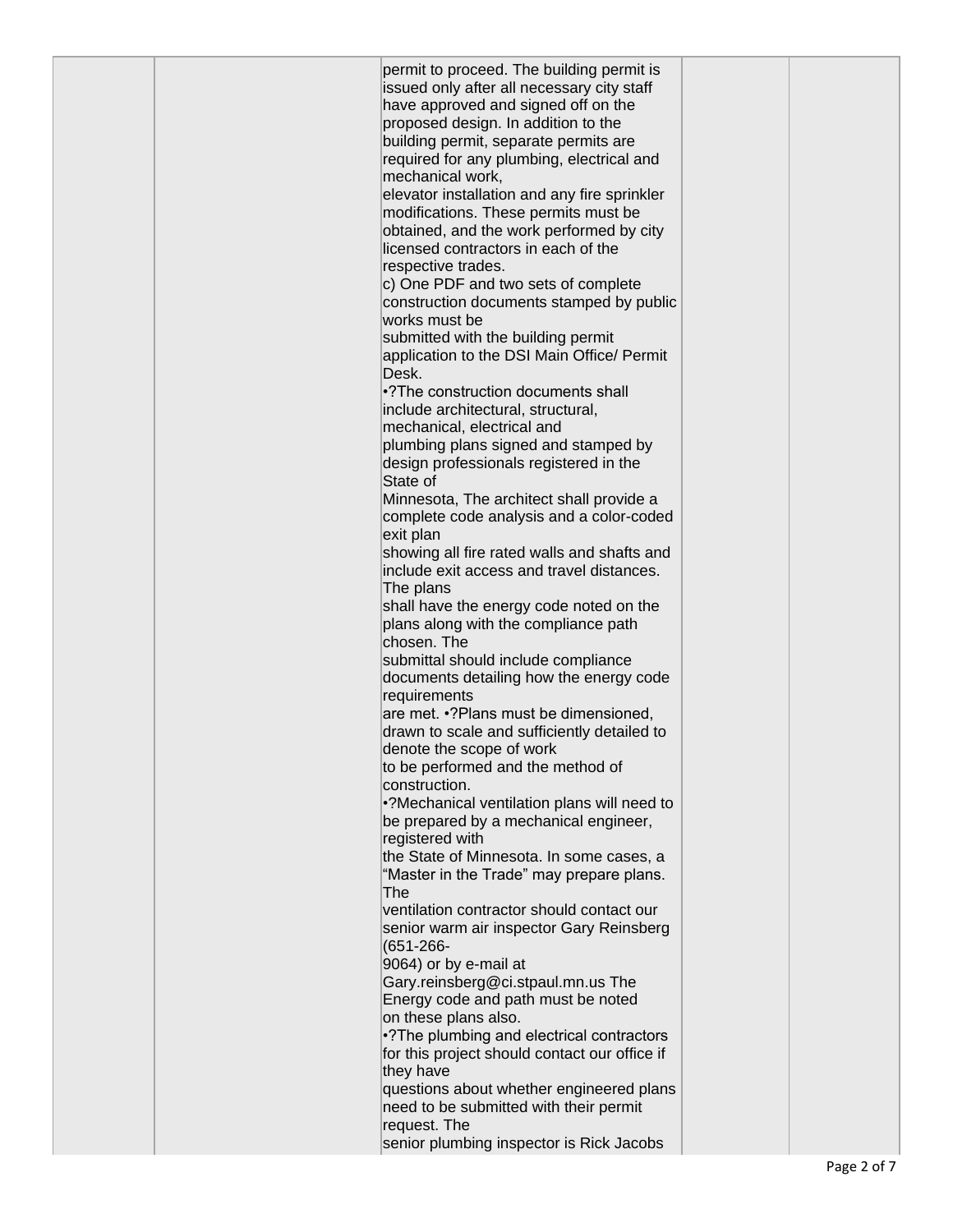|                      |                               | at 651-266-9051<br>Rick.jacobs@ci.stpaul.mn.us and<br>the senior electrical inspector is Dan<br>Moynihan at 651-266-9036<br>Dan.monihan@ci.stpaul.mn.us                                                                                                                                                                                                                                                                                                                                                                                                                                                                                                                                                                  |             |                        |
|----------------------|-------------------------------|--------------------------------------------------------------------------------------------------------------------------------------------------------------------------------------------------------------------------------------------------------------------------------------------------------------------------------------------------------------------------------------------------------------------------------------------------------------------------------------------------------------------------------------------------------------------------------------------------------------------------------------------------------------------------------------------------------------------------|-------------|------------------------|
| DSI - Fire<br>Safety | Ann Blaser                    | Ensure FDC is clear for 3 feet on all sides<br>and is visible from the street.                                                                                                                                                                                                                                                                                                                                                                                                                                                                                                                                                                                                                                           | <b>Note</b> | General                |
|                      | Ann Blaser                    | Automatic fire suppression is required for<br>this building. For permitting go to:<br>https://www.stpaul.gov/departments/safety-<br>inspections/fire-inspections/special-<br>services                                                                                                                                                                                                                                                                                                                                                                                                                                                                                                                                    | Note        | General                |
|                      | Ann Blaser                    | A full fire alarm system is required. For<br>permitting go to:<br>https://www.stpaul.gov/departments/safety-<br>inspections/fire-inspections/special-<br>services                                                                                                                                                                                                                                                                                                                                                                                                                                                                                                                                                        | <b>Note</b> | General                |
|                      | Ann Blaser                    | Size of water service supply for the<br>sprinkler system is dependent on the<br>demand of the automatic fire suppression<br>system. Sizing requirements may change<br>based on system design.                                                                                                                                                                                                                                                                                                                                                                                                                                                                                                                            | Note        | General                |
|                      | Ann Blaser                    | A standpipe (temporary or permanent) is<br>required during construction once the<br>project has exceeded 40 feet above fire<br>department vehicle access.                                                                                                                                                                                                                                                                                                                                                                                                                                                                                                                                                                | <b>Note</b> | General                |
|                      |                               |                                                                                                                                                                                                                                                                                                                                                                                                                                                                                                                                                                                                                                                                                                                          |             |                        |
| DSI - Plumbing       |                               |                                                                                                                                                                                                                                                                                                                                                                                                                                                                                                                                                                                                                                                                                                                          |             |                        |
| Review               | DSI - Site Plan Ashley Skarda | As a part of this project, the City requires<br>payment of a Parkland Dedication fee (in<br>lieu of the property owner needing to<br>dedicate a portion of the property as park<br>land). The fee collected is used by the City<br>for acquiring park land or other park capital<br>improvements in the area. Response:<br>Noted Staff estimates a dedication fee of<br>\$89,472 plus an \$102 administrative fee.<br>The fee is calculated based on the number<br>of residential units and commercial area,<br>previous land use, and capped at 4.5% of<br>the county assessor's estimated market<br>value of the land. Payment is included<br>with building and inspection fees when the<br>building permit is issued. | <b>Note</b> | <b>Final Checklist</b> |
|                      |                               |                                                                                                                                                                                                                                                                                                                                                                                                                                                                                                                                                                                                                                                                                                                          |             |                        |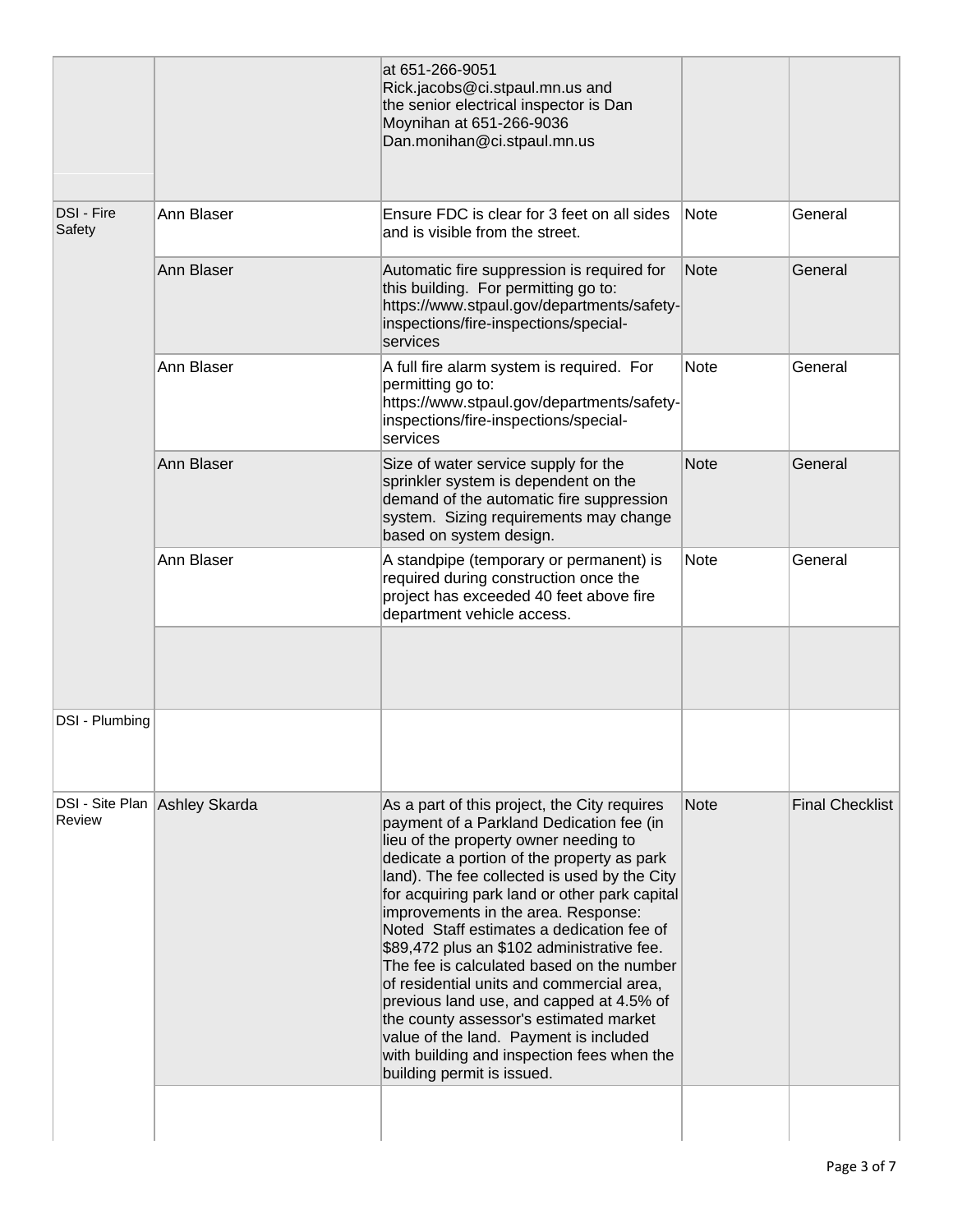| <b>DSI - Water</b><br>Resource |               | The following was noted in the preliminary<br>review by Jacqueline Cassman:<br>No comments. Erosion control plan is<br>satisfactory as shown.<br>Note - Required Capitol Region Watershed<br>permits will need to be issued before DSI<br>Staff can sign off on related building<br>permits. Please work with your contractor<br>and the CRWD to avoid any confusion.<br>Note - This project will be affecting more<br>than one acre. A General Storm Water<br>Permit for Construction<br>Activity from the Minnesota Pollution<br>Control Agency is required. No land<br>disturbance activity for the<br>project is allowed, until this permit is<br>obtained and is in addition to any City or<br>watershed district permits<br>required. Call the Brian Green MPCA<br>Statewide Compliance Coordinator for the<br>Storm water Program<br>MPCA at 507-206-2610 if you have<br>questions about the process for obtaining<br>this permit.<br>Please turn a copy in to<br>ashley.skarda@ci.stpaul.mn.us when<br>received. This MPCA permit is required<br>before any of your building permits can be<br>issued. |             |                                              |
|--------------------------------|---------------|----------------------------------------------------------------------------------------------------------------------------------------------------------------------------------------------------------------------------------------------------------------------------------------------------------------------------------------------------------------------------------------------------------------------------------------------------------------------------------------------------------------------------------------------------------------------------------------------------------------------------------------------------------------------------------------------------------------------------------------------------------------------------------------------------------------------------------------------------------------------------------------------------------------------------------------------------------------------------------------------------------------------------------------------------------------------------------------------------------------|-------------|----------------------------------------------|
| DSI - Zoning                   | Ashley Skarda | Provide proof of receipt from Ramsey<br>County of filing the parcel combination for<br>411 and 417 Lexington Pkwy N. See<br>attached Request for Combination of<br>Contiguous Properties form.                                                                                                                                                                                                                                                                                                                                                                                                                                                                                                                                                                                                                                                                                                                                                                                                                                                                                                                 | Not Met     | Density &<br>Dimensional<br><b>Standards</b> |
|                                | Ashley Skarda | Thank you for addressing our preliminary<br>feedback and revision requests in your<br>revisions.                                                                                                                                                                                                                                                                                                                                                                                                                                                                                                                                                                                                                                                                                                                                                                                                                                                                                                                                                                                                               | <b>Note</b> | Density &<br>Dimensional<br><b>Standards</b> |
|                                | Ashley Skarda | Please show 7 ADA parking spaces.                                                                                                                                                                                                                                                                                                                                                                                                                                                                                                                                                                                                                                                                                                                                                                                                                                                                                                                                                                                                                                                                              | Not Met     | Parking                                      |
|                                | Ashley Skarda | Please ensure consistency between the<br>plan sheets on the total number of parking<br>spaces.                                                                                                                                                                                                                                                                                                                                                                                                                                                                                                                                                                                                                                                                                                                                                                                                                                                                                                                                                                                                                 | Not Met     | Parking                                      |
|                                | Ashley Skarda | The building meets dimensional standards<br>including density, % of window and door<br>openings, and a maximum height of 75' as<br>measured from average grade to roof<br>deck.                                                                                                                                                                                                                                                                                                                                                                                                                                                                                                                                                                                                                                                                                                                                                                                                                                                                                                                                | <b>Note</b> | Density &<br>Dimensional<br><b>Standards</b> |
|                                |               |                                                                                                                                                                                                                                                                                                                                                                                                                                                                                                                                                                                                                                                                                                                                                                                                                                                                                                                                                                                                                                                                                                                |             |                                              |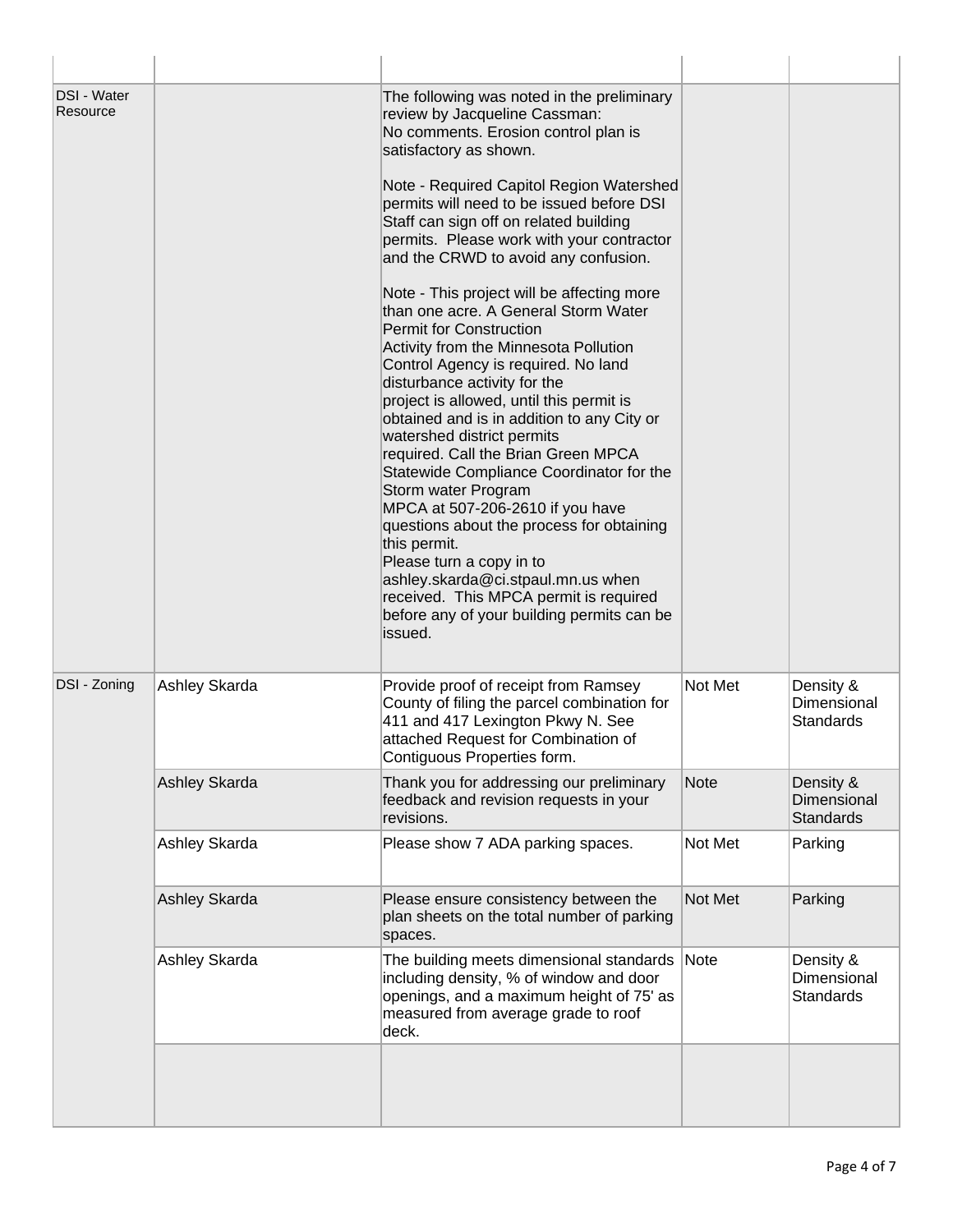| <b>Metro Transit</b>        |                | Please contact Greg Tuveson (612-349-<br>5407 / greg.tuveson@metrotransit.org),<br>Metro Transit Street Operations, if<br>construction of your project requires<br>temporary lane or street closures.                                                                          |             |                                           |
|-----------------------------|----------------|--------------------------------------------------------------------------------------------------------------------------------------------------------------------------------------------------------------------------------------------------------------------------------|-------------|-------------------------------------------|
| Parks and<br>Recreation     |                | All comments addressed                                                                                                                                                                                                                                                         |             |                                           |
| Parks Forestry              | Zach Jorgensen | Forestry notes 3-5 covering tree protection Unresolved<br>are not needed as the existing street trees<br>on Lexington Parkway will be removed.                                                                                                                                 |             | 31 - C0-1 Civl<br>Notes.pdf               |
|                             | Zach Jorgensen | Forestry notes 12-14 also need to be<br>included on the landscape plan.                                                                                                                                                                                                        | Unresolved  | 31 - C0-1 Civl<br>Notes.pdf               |
|                             | Zach Jorgensen | Please update the plant schedule to<br>include the Kentucky coffeetree to be<br>planted on the Lexington Parkway<br>boulevard. Tree to be one of the named<br>cultivars 'Espresso' or 'True North'                                                                             | Unresolved  | $40 - L1 - 1$<br>Landscape<br>Plan.pdf    |
|                             | Zach Jorgensen | The following note has been included on<br>sheet C0-1 but is to be included with the<br>tree planting detail as well:<br>Remove burlap and ropes from top 1/3rd<br>of rootball, cut wire basket down to second<br>horizontal wire from the bottom, and<br>dispose of off-site. | Unresolved  | $41 - L1 - 2$<br>Landscape<br>Details.pdf |
|                             |                | See markups                                                                                                                                                                                                                                                                    |             |                                           |
| PED-<br>Planning            |                |                                                                                                                                                                                                                                                                                |             |                                           |
| PW - Mapping<br>and Records | Ashley Skarda  | Continue to use the 411 Lexington<br>Parkway North address for the<br>Apartments.                                                                                                                                                                                              | <b>Note</b> | General                                   |
|                             | Ashley Skarda  | We suggest the address to use for the<br>Commercial tenant space is 435 Lexington<br>Avenue North. Please contact the Maps<br>and Records office regarding the Primary<br>Active address that is to beissued and<br>assigned to the Commercial tenant space.                   | <b>Note</b> | General                                   |
|                             | Ashley Skarda  | Contact the Maps and Records office with<br>the Secondary Addresses to use for the<br>apartment living units to be attached with<br>the 411 Lexington Parkway North Primary<br>Active Address (i.e. Apt 101, Apt 202, Unit<br>303, Unit 404, etc.).                            | <b>Note</b> | General                                   |
|                             |                | Notes copied from Public Works Records<br>and Mapping Staff's Dec 7th Comments.<br>Contact Public Works Mapping and<br>Records at: 651-266-6150 with any                                                                                                                       |             |                                           |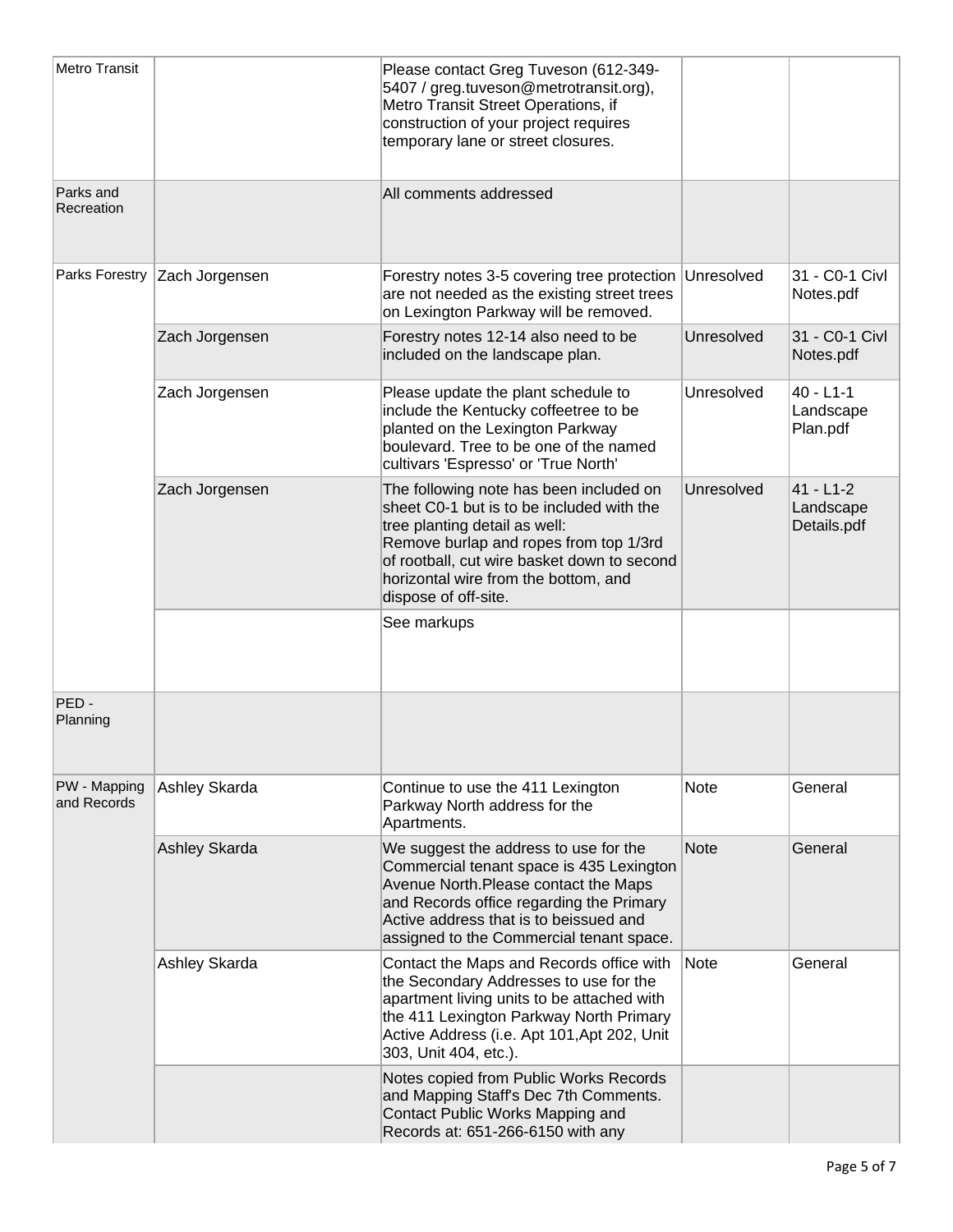|                                                  |                           | questions.                                                                                                                                                                                                                                                                                                                                                                                                   |             |                            |
|--------------------------------------------------|---------------------------|--------------------------------------------------------------------------------------------------------------------------------------------------------------------------------------------------------------------------------------------------------------------------------------------------------------------------------------------------------------------------------------------------------------|-------------|----------------------------|
| <b>PW - Sewers</b>                               | Anca Sima                 | Provide the SAC for the development to<br>verify if it is enough capacity in the main.                                                                                                                                                                                                                                                                                                                       | Not Met     | General                    |
|                                                  | Anca Sima                 | same swm for the block, so provide<br>agreement between all parties and private<br>drainage easements                                                                                                                                                                                                                                                                                                        | Not Met     | General                    |
|                                                  |                           |                                                                                                                                                                                                                                                                                                                                                                                                              |             |                            |
| PW - Street<br>Design and<br>Construction        | Ryan Lowry                | Match existing roadway sections for<br>restoration.                                                                                                                                                                                                                                                                                                                                                          | Unresolved  | 33 - C2-1 Site<br>Plan.pdf |
|                                                  | Ryan Lowry                | Match existing curb style (MB612, city<br>standard plate 3106A) and cut a minimum<br>of 2' into the roadway for restoration to<br>ensure adequate compaction.                                                                                                                                                                                                                                                | Unresolved  | 33 - C2-1 Site<br>Plan.pdf |
|                                                  | Ryan Lowry                | Boulevard curb tapers not necessary when Unresolved<br>built per standard plate 1206D.                                                                                                                                                                                                                                                                                                                       |             | 33 - C2-1 Site<br>Plan.pdf |
|                                                  |                           | See comments                                                                                                                                                                                                                                                                                                                                                                                                 |             |                            |
| PW - Traffic<br>Engineering<br>Primary<br>Review | <b>Elizabeth Stiffler</b> | Turning movement exhibits used are car<br>with trailer and panel van. What about SU-<br>40 moving van? Show turning template of<br>largest vehicle to be used. In addition, a<br>letter from the owner should be provided<br>indicating they understand and<br>acknowledge the limitations of the loading<br>dock area and they agree not to utilize<br>vehicles that will encroach on the sidewalk<br>area. | Not Met     | General                    |
|                                                  | <b>Elizabeth Stiffler</b> | Comments for first draft of the traffic study<br>were provided via 12/29/20 email to the<br>traffic engineer. They will be added to<br>Change marks section.                                                                                                                                                                                                                                                 | Not Met     | General                    |
| Ramsey<br>County                                 | <b>Scott Mareck</b>       | The proposed use is generally consistent<br>with the land use element of the Ramsey<br>County 2040 Comprehensive Plan which<br>encourages greater intensity of use, infill<br>and development through partnerships<br>with cities.                                                                                                                                                                           | <b>Note</b> | General                    |
|                                                  | <b>Scott Mareck</b>       | There is a City of St. Paul planned bike<br>trail along Fuller Avenue that approaches<br>the development from the east. A<br>sidewalk stub from the development is<br>planned to align with this trail along the<br>west side of Lexington Parkway (CSAH<br>51). A controlled pedestrian crossing<br>determined by Ramsey County will need to                                                                | <b>Note</b> | General                    |